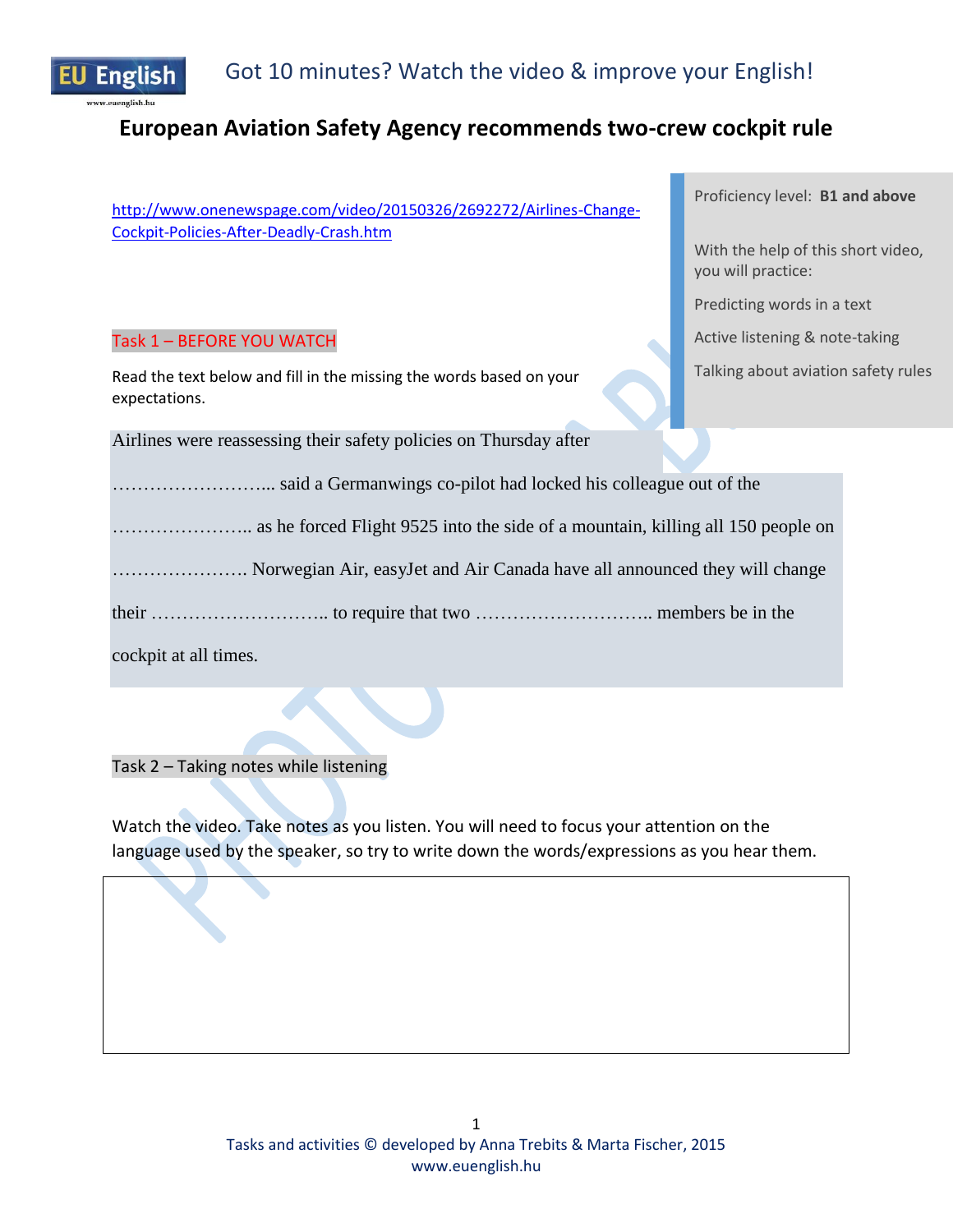

## Task 3 – Listening for detail

Watch the video again and fill in the missing words.

| 9525 into the side of a mountain, killing all 150 people on  Norwegian Air, |  |
|-----------------------------------------------------------------------------|--|
|                                                                             |  |
|                                                                             |  |

I suspect this will be a key ……………………. point that airlines will now have to think about ……………………… to ensure that there is never an …………………. when only one person is in the cockpit. If a pilot leaves to go to the ………………, for example, as investigators suspect happened in Tuesday's crash, a ………………. attendant or other crew member will have to be …………………….. in the cockpit.

## Task 4 – Talking about aviation safety

Read the text below and find synonyms of the highlighted words from the box below. You will NOT need to use all the words in the box.

permanent - result - re-evaluate - staff – accessible - provisional – always – because of – with a view to - tremendous

## From the newsroom - 27 March 2015

EASA publishes today a temporary recommendation for airlines to ensure that at least two crew, including at least one qualified pilot, are in the flight crew compartment at all times of the flight. Airlines should re-assess the safety and security risks associated with a flight crew leaving the cockpit due to operational or physiological needs.

The Agency makes this recommendation based on the information currently available following the dramatic accident of the Germanwings flight 4U9525, and pending the outcome of the technical investigation conducted by the French Bureau d'Enquetes et d'Analyses (BEA). This recommendation may be reviewed in the light of any new information concerning the accident.